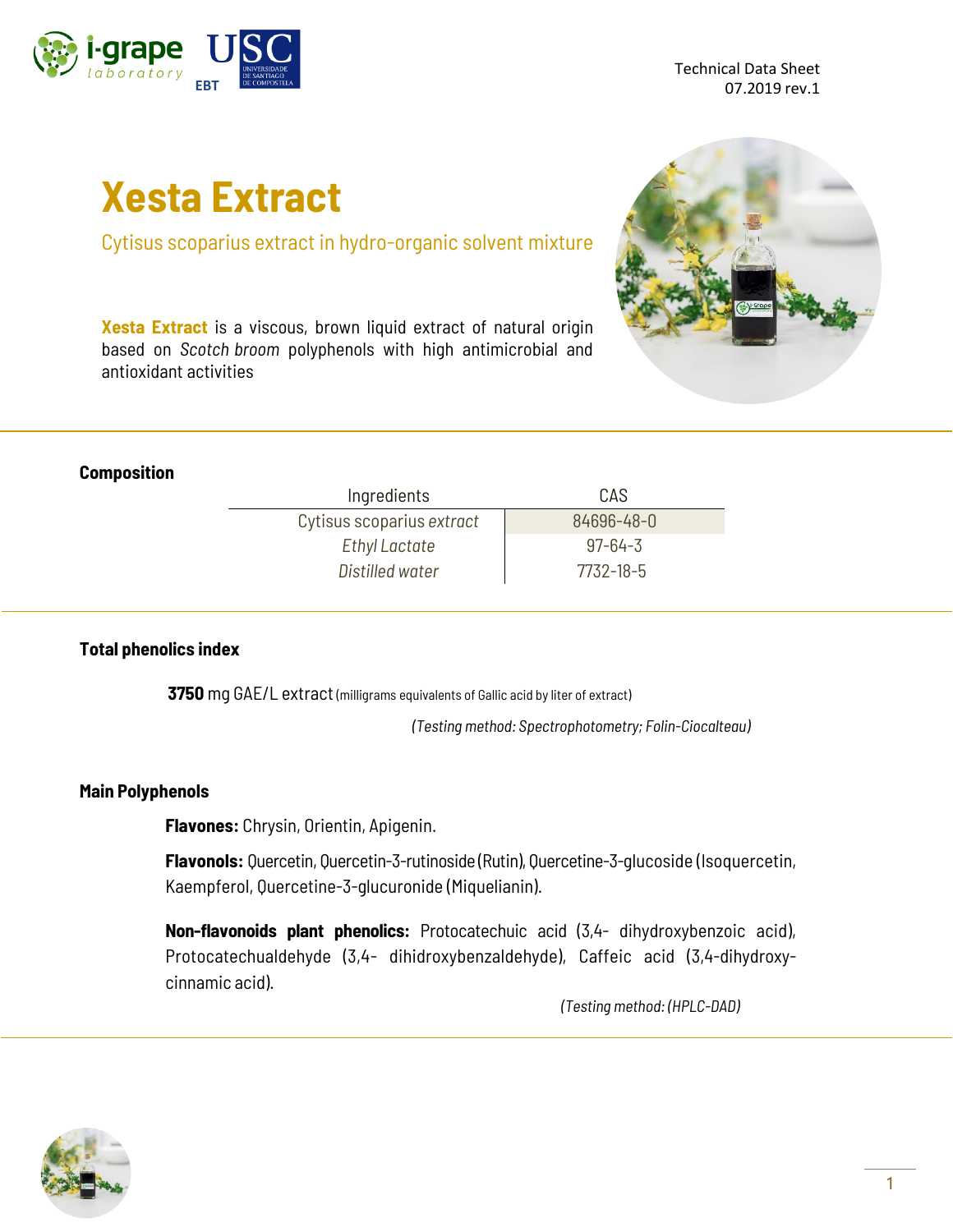

## **Antioxidant activity**

**5** millimoles TRE/g dw (millimoles equivalent to Trolox® gram od dry weight)

*(Testing method: Spectrophotometry; DPPH)*

| <b>Antimicrobial activity</b><br>Minimum inhibitory concentration (MIC)<br>expressed in % (v/v) | MIC Staphylococcus aureus 3%<br>MIC Bacillus spp 3 % Concentration<br>MIC Escherichia coli 4%<br>MIC Candida albicans $3\%$                                                                                                                                                                                                                                                                                                                                                                                   |
|-------------------------------------------------------------------------------------------------|---------------------------------------------------------------------------------------------------------------------------------------------------------------------------------------------------------------------------------------------------------------------------------------------------------------------------------------------------------------------------------------------------------------------------------------------------------------------------------------------------------------|
| <b>Dosage</b>                                                                                   | It is recommended to homogenize Xesta Extract in a proportion between<br>0,5% and up to 5 % ( $v/v$ ) in the final product, depending on its final purpose.                                                                                                                                                                                                                                                                                                                                                   |
| <b>Storage</b>                                                                                  | Room temperature, protected from direct light.                                                                                                                                                                                                                                                                                                                                                                                                                                                                |
| <b>Applications</b>                                                                             | Great natural alternative to other synthetic disinfectants widely used in<br>different industrial sectors. Can be the basis of formulations with<br>bactericidal and/or bacteriostatic activity for the treatment of diseases of<br>microbial origin in different commercial products.                                                                                                                                                                                                                        |
| <b>Advantages</b>                                                                               | <b>Xesta Extract</b> synergistically combines the bacteriostatic activity and the<br>microbiocide potency of the polyphenols from the Scotch broom and the<br>organic solvent against Gram + and Gram - bacteria being a broad-spectrum<br>antimicrobial.<br>The extracts are natural and sustainable.                                                                                                                                                                                                        |
|                                                                                                 |                                                                                                                                                                                                                                                                                                                                                                                                                                                                                                               |
| <b>Product</b><br><b>Stewardship</b>                                                            | <b>i-Grape</b> is concerned about the environment and thus our products are made<br>from green and sustainable raw materials.<br>Citysus scoparius, commonly known as Scotch broom, is an underutilized<br>perennial shrub that has become an invasive plant of ecological concernin<br>several parts of the world. The abandonment of large areas of land<br>previously used for agriculture, the large number of forest fires that reduce<br>tree presence and poorly designed forest campaigns lead to the |
|                                                                                                 |                                                                                                                                                                                                                                                                                                                                                                                                                                                                                                               |